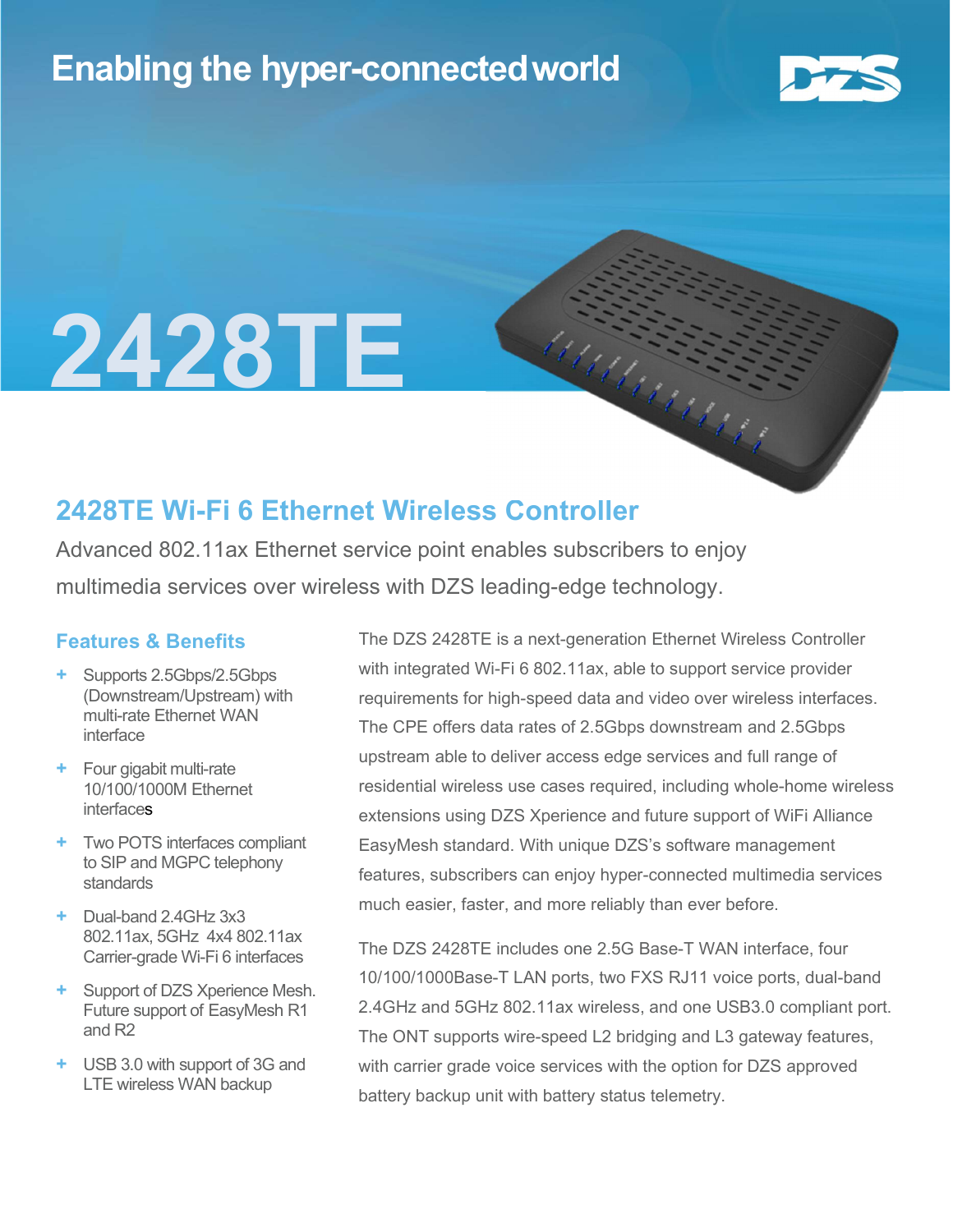## 2428TE



#### Service Scenario

Designed to enhance FTTH deployments with high-bandwidth services, the 2428TE supports whole-home coverage solutions through high-power radio interfaces and advanced mesh technology. With WiFi6 802.11ax this advanced CPE acts as the central Ethernet Wireless Controller with support of subtending Wireless Access Points. The 2428TE offers the robustness, carrier-class features and capacity necessary for premium wireless whole-home networks

#### Key Service Attributes

- + One 100/1000/2500MBase-T Ethernet WAN ports, RJ45 supporting 2.5Gbps symmetrical services
- + Four 10/100/1000MBase-T Ethernet ports, RJ45 supporting 1Gbps
- + Two voice ports, FXS interfaces compliant to ANSI and ETSI standards, SIP and MGCP
- + 2.4GHz 3x3 802.11ax, 20MHz and 40MHz channels
- + 5GHz 4x4 802.11ax, 20MHz, 40MHz and 80MHz channels
- + Downstream and Upstream MU-MIMO
- + Support of Mesh topologies with DZS Xperience
- + USB 3.0 port, support of 3G and LTE wireless dongles
- + IPTV multicast, IGMPv2 and IGMPv3 services
- + Any-port, Any-service data model
- + Traffic management including Q-in-Q tagging, 802.1Q VLANs, multiple subscriber VLANs, per-port rate limiting
- + 802.1p priority bits, DiffServ and priority ques based on services types.
- + +12 VDC uninterruptable service power source, option for battery backup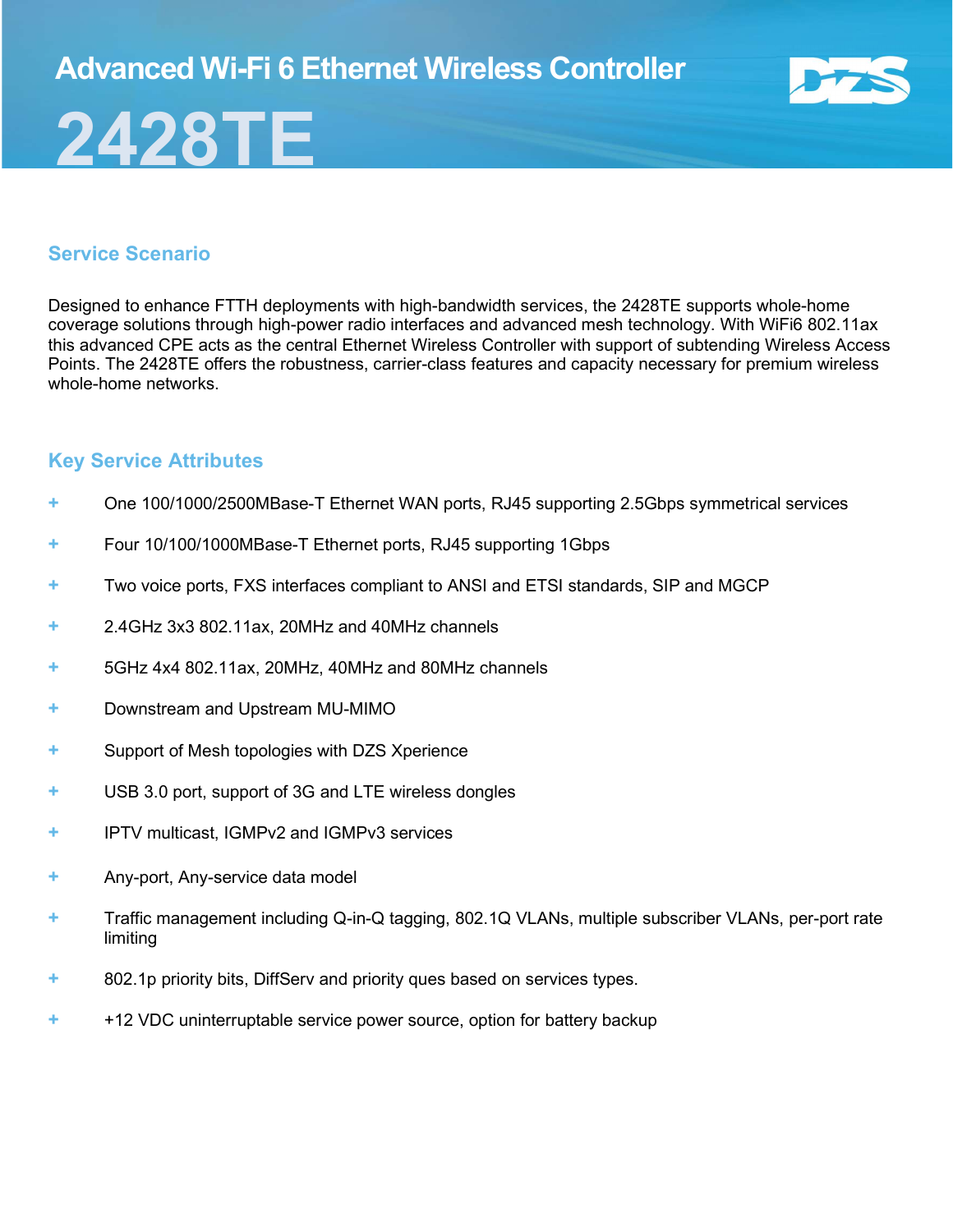## Advanced Wi-Fi 6 Ethernet Wireless Controller



## 2428TE

## Product Specifications

#### Hardware

- + Dimensions
	- Width: 10.3" (260mm) Depth: 6.1" (155mm) Height: 1.4" (35mm)
- + Weight 0.81 LB (0.37 kg)+
- + 256GByte Flash Memory
- + 512GByte SDRAM (DDR3)
- + Ethernet WAN Interface
- + Capacity:1.0Gbps Down/1.0Gbps Up

#### Interfaces

- + WAN: 1 100/1000/2500MBase-T port (RJ45)
- + LAN:4 ports 10/100/1000MBase-T Ethernet (RJ45)
- + Telephone: 2 ports 2-wire RJ11
- + Power: 1 2-pin barrel connector, 1 2x4 8-pin battery connector
- + USB 3.0 Type A
- + WiFi push button setup (WPS)
- + Recessed RESET button

#### Ethernet WAN port

- + Auto-MDI-X crossover control
- + Auto-Speed or manual selection
- + IEEE 802.3bz 2.5G/5GBase-TIEEE
- + IEEE 802.3ab 1000Base-T
- + IEEE 802.3u 100Base-T
- + IEEE 802.3az EEE
- + IEEE 802.1x Authentication

#### **Wireless**

- + 2.4GHz 3x3 802.11ax MIMO, 5GHz 4x4 802.11ax MU-MIMO
- + SSIDs: 4x2.4GHz, 4x5GHz
- + Devices per radio: 120
- + Authentication WEP, WPA-PSK, WPA2, WPA2-PSK, 802.1x
- + Encryption: WEP (64-bit, 128-bit), AES, TKIP+AES
- + WPS modes: Push-button, API PIN, STA PIN
- + RADIUS Server support
- + MAC filtering
- + Wireless bridge mode

#### Telephone

- + SIP (RFC 3261)
- + MGCP
- + Codec: G.711 (u-law and A-law), G.729B, G726
- + RENs per line: 5 maximum
- + Drop length: Residential short loop, 152.4 m (500 ft.)
- + Output max: 25mA
- + Ring voltage: 48Vrms @ 20/25 Hz

#### Quality of Service

- + HW-based internal IEEE 802.1p (CoS)
- + Strict Priority (SP)
- + 802.1Q(VLAN tag) QoS mapping ToS/CoS
- + 8 queues per port
- + Classified traffic can be tagged with VLAN ID and Ethernet Priority bit, and can be assigned to priority queues
- + Classify packets into different IEEE 802.1p priority queues according to DSCP values (RFC 2475)
- + The range of traffic shaping or rate-limit shall between 64 Kbps to the maximum port rate with 64kbps granularity. The accuracy error shall be less than ±10%.

#### Software Features

- + IEEE802.1D and IEEE802.1Q
- + Address learning with auto aging-L2/BPDU Filter
- + Support 4096 MAC learning addresses + Priority queues and scheduling on upstream
- + Activation with automatic discovered serial Number and password

#### IP Routing and Firewall

- + DHCP, Static-IP and PPPoE
- + NAT/NAPT
- + DNS Proxy
- + DHCP Server
- + UPnP, plug and play

#### IPv6

- + IPv4 and IPv6 Dual-Stack-Lite
- + Bridged Mode (transparent pass thru of IPv6 frames)
- + IPv6 support of BRouted and PPPoE Bridged VLANs
- + DHCPv6 client and server
- + Router Advertisement on LAN-side interfaces
- + SLAAC for automatic acquisition of WAN-side IPv6 addresses and GW
- + CLI, HTTP and TR-069 management via IPv6

#### **Environmental**

- + Operating Temperature 32~104°F (0~+40°C) Commercial
- + Storage temperature -4~149°F (-20~65°C)
- + Operating humidity 5 to 90% (noncondensing)
- + Altitude: –200 to 10,000 feet (–61 to 3,048 m) above sea level

#### Powering

- + DC power, +12 VDC nominal, 2.5
- + Input power, 90-240VAC, 50/60Hz
- + Power consumption, ~16W maximum

#### Management

- + CPE Manager Web UI
- + CLI over telnet
- + SNMP Client
- + TR-069, TR-104, TR-98
- + LED indications for status

#### **Compliance**

- + FCC Part 15 Class B
- + ICES-003 Class B
- + CE Mark
- + Safety ETL/Intertek
- + IEC 62368-1, UL 62368-1, EN 62368-1
- + FDA IEC 60825-1
- + RoHS 2015/863/EU